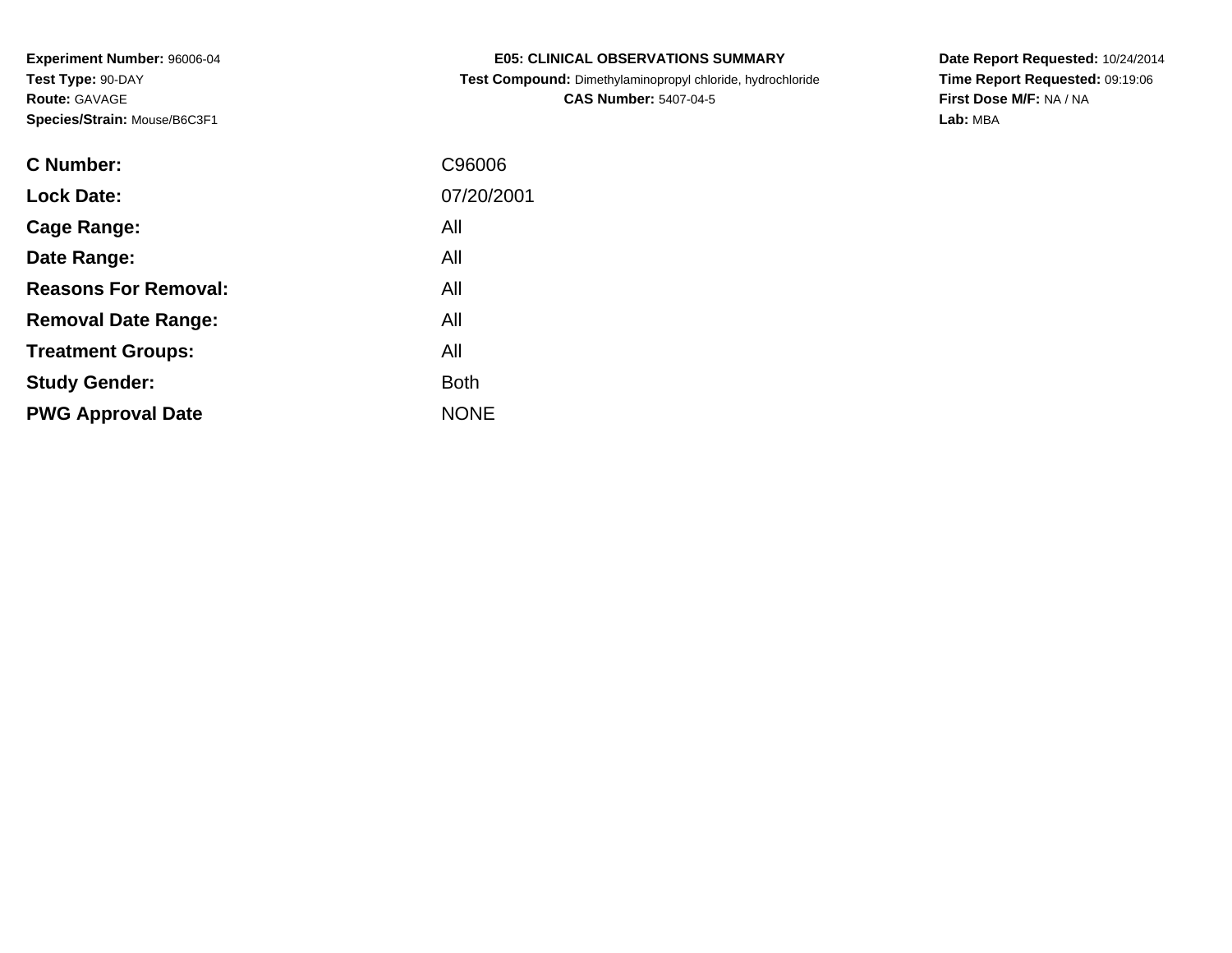**SEX :MALE WEEK: 1**

#### **E05: CLINICAL OBSERVATIONS SUMMARY**

### **Test Compound:** Dimethylaminopropyl chloride, hydrochloride

## **CAS Number:** 5407-04-5

**Date Report Requested:** 10/24/2014**Time Report Requested:** 09:19:06**First Dose M/F:** NA / NA**Lab:** MBA

| <b>OBSERVATIONS</b>    | <b>VEHICLE CONTROL</b> |        | <b>50 MG/KG</b> |        | <b>MG/KG</b><br>100 |        | 200<br><b>MG/KG</b> |                           |
|------------------------|------------------------|--------|-----------------|--------|---------------------|--------|---------------------|---------------------------|
|                        | <b>CURRENT*</b>        | TOTAL+ | <b>CURRENT*</b> | TOTAL+ | <b>CURRENT*</b>     | TOTAL+ | <b>CURRENT*</b>     | TOTAL+                    |
| Abnormal Breathing     | 0/0                    | 0/10   | 0/0             | 0/10   | 0/0                 | 0/10   | 0/0                 | 0/10                      |
| <b>Clonic Seizures</b> | 0/0                    | 0/10   | 0/0             | 0/10   | 0/0                 | 0/10   | 0/0                 | 0/10                      |
| Lethargic              | 0/0                    | 0/10   | 0/0             | 0/10   | 0/0                 | 0/10   | 0/0                 | 10/10<br>DAY <sub>1</sub> |

\* ANIMALS WITH OBSERVATION IN CURRENT PERIOD / TOTAL ANIMALS OBSERVED IN CURRENT PERIOD (WITHIN 7 DAYS OF RUN DATE)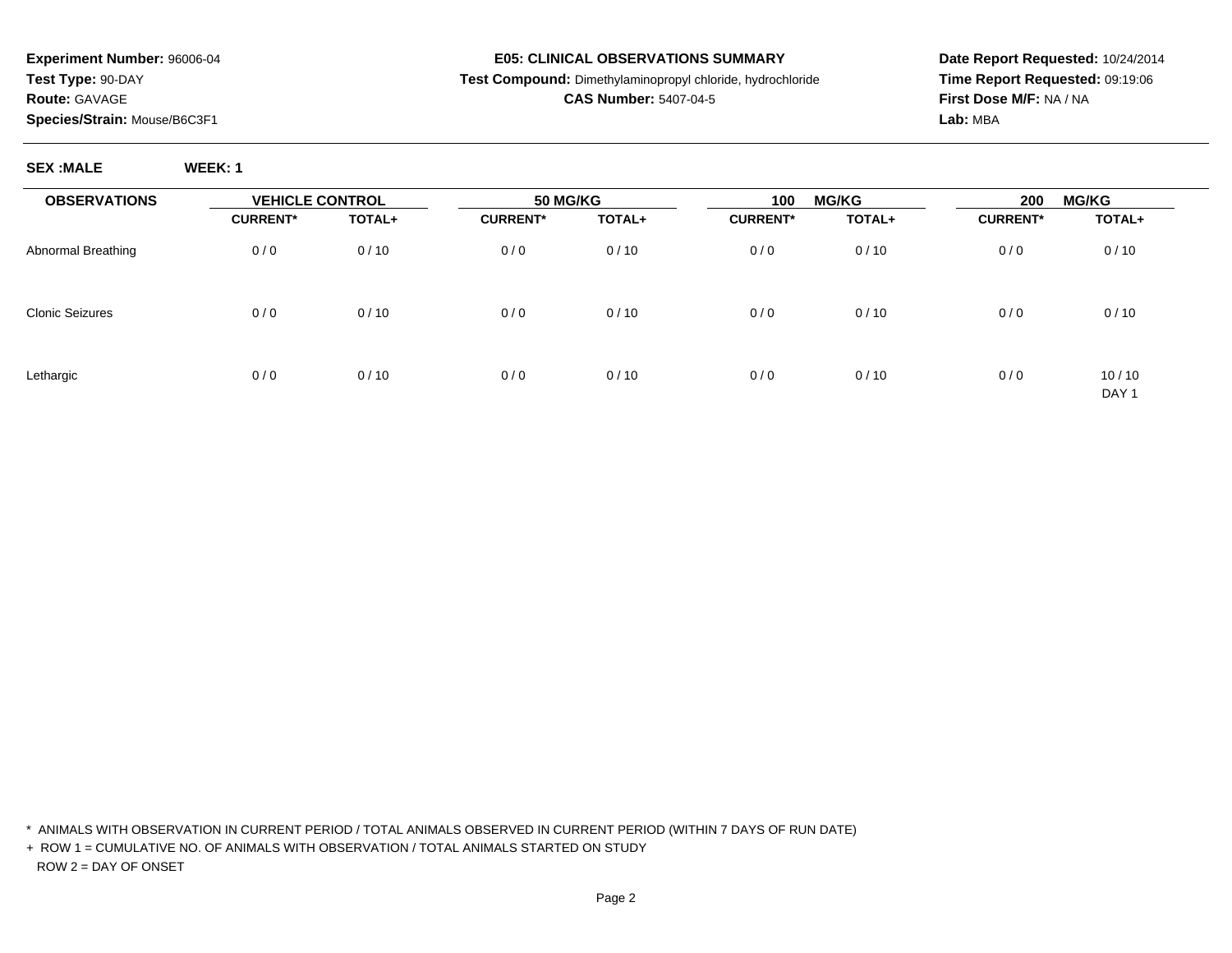**SEX :MALE WEEK: 1**

## **E05: CLINICAL OBSERVATIONS SUMMARY**

**Test Compound:** Dimethylaminopropyl chloride, hydrochloride

**CAS Number:** 5407-04-5

**Date Report Requested:** 10/24/2014**Time Report Requested:** 09:19:06**First Dose M/F:** NA / NA**Lab:** MBA

**OBSERVATIONS**Abnormal BreathingClonic SeizuresLethargic**400 MG/KG TOTAL+CURRENT\***0 / 0 10 / 10 DAY 10 / 0 8 / 10 DAY 1 $0/0$  $10/10$ DAY 1**800 MG/KG TOTAL+CURRENT\***0 / 0 7 / 10 DAY 10 / 0 7 / 10 DAY 1 $0/0$  7 / 10 DAY<sub>1</sub>

\* ANIMALS WITH OBSERVATION IN CURRENT PERIOD / TOTAL ANIMALS OBSERVED IN CURRENT PERIOD (WITHIN 7 DAYS OF RUN DATE)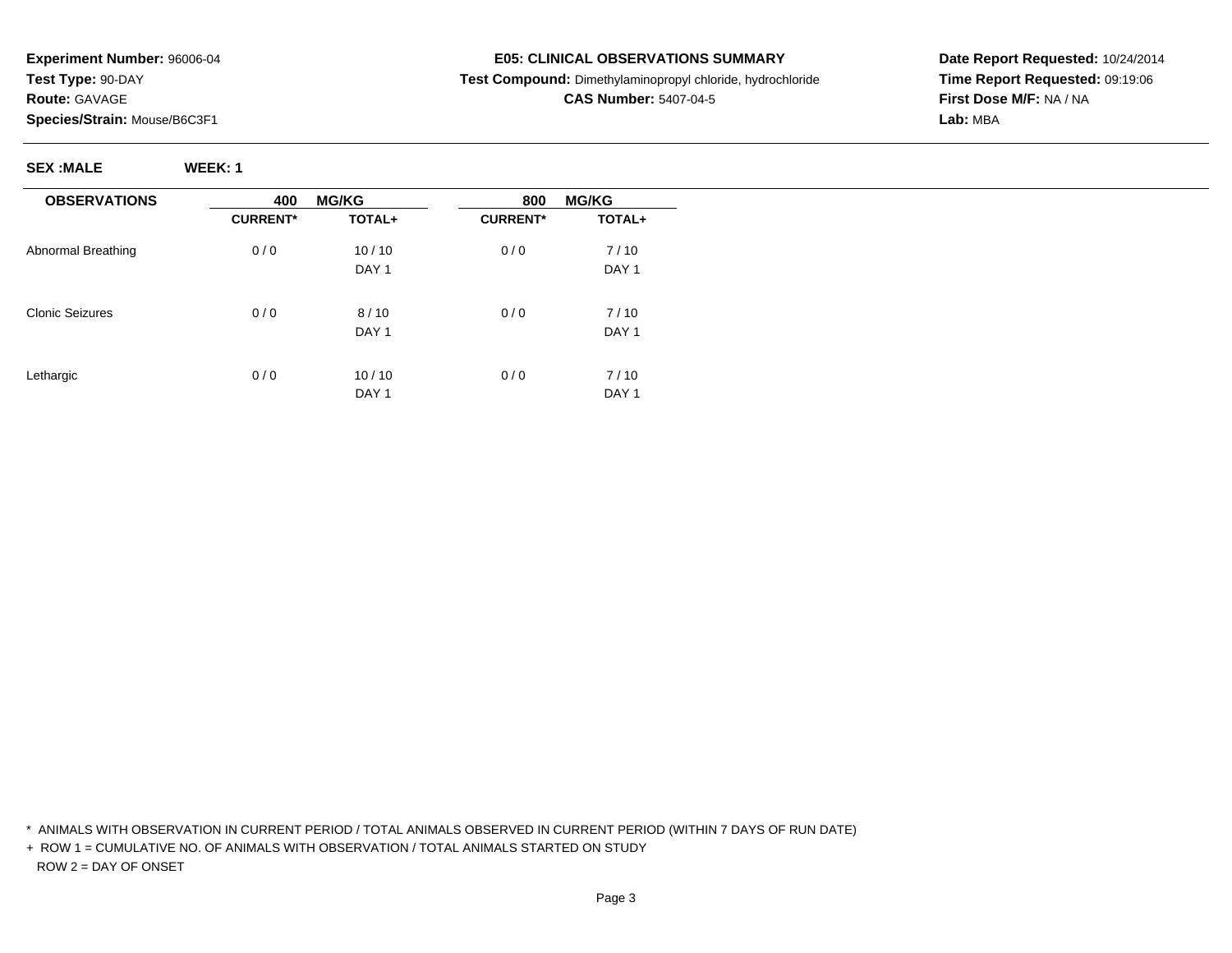### **E05: CLINICAL OBSERVATIONS SUMMARY**

 **Test Compound:** Dimethylaminopropyl chloride, hydrochloride**CAS Number:** 5407-04-5

\*\*\*END OF MALE DATA\*\*\*

**Date Report Requested:** 10/24/2014**Time Report Requested:** 09:19:06**First Dose M/F:** NA / NA**Lab:** MBA

\* ANIMALS WITH OBSERVATION IN CURRENT PERIOD / TOTAL ANIMALS OBSERVED IN CURRENT PERIOD (WITHIN 7 DAYS OF RUN DATE)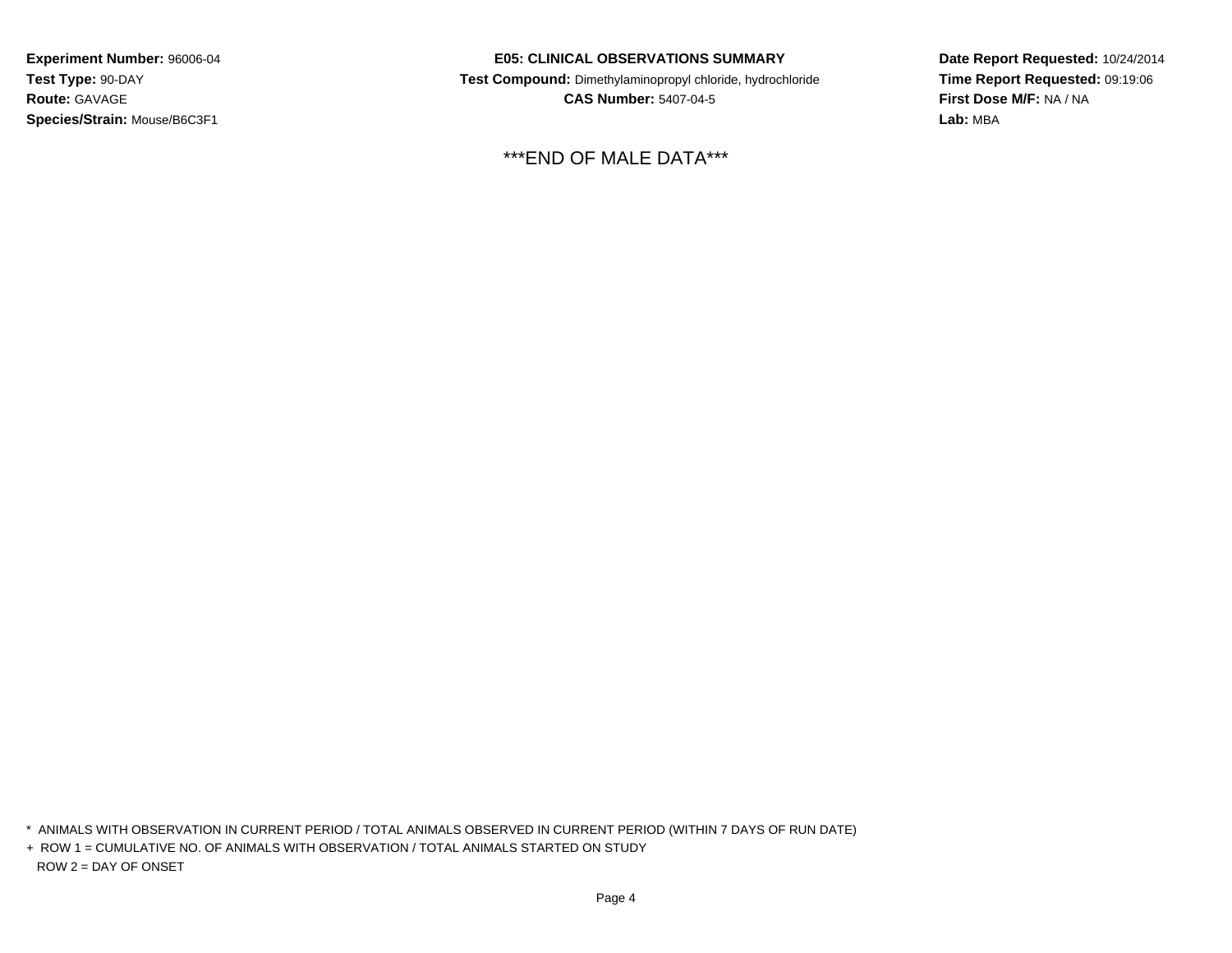**SEX :FEMALE WEEK: 1**

#### **E05: CLINICAL OBSERVATIONS SUMMARY**

### **Test Compound:** Dimethylaminopropyl chloride, hydrochloride

## **CAS Number:** 5407-04-5

**Date Report Requested:** 10/24/2014**Time Report Requested:** 09:19:06**First Dose M/F:** NA / NA**Lab:** MBA

| <b>OBSERVATIONS</b>    | <b>VEHICLE CONTROL</b> |        | 50 MG/KG        |               | <b>MG/KG</b><br>100 |        | <b>MG/KG</b><br>200 |                           |
|------------------------|------------------------|--------|-----------------|---------------|---------------------|--------|---------------------|---------------------------|
|                        | <b>CURRENT*</b>        | TOTAL+ | <b>CURRENT*</b> | <b>TOTAL+</b> | <b>CURRENT*</b>     | TOTAL+ | <b>CURRENT*</b>     | TOTAL+                    |
| Abnormal Breathing     | 0/0                    | 0/10   | 0/0             | 0/10          | 0/0                 | 0/10   | 0/0                 | 0/10                      |
| <b>Clonic Seizures</b> | 0/0                    | 0/10   | 0/0             | 0/10          | 0/0                 | 0/10   | 0/0                 | 0/10                      |
| Lethargic              | 0/0                    | 0/10   | 0/0             | 0/10          | 0/0                 | 0/10   | 0/0                 | 10/10<br>DAY <sub>1</sub> |

\* ANIMALS WITH OBSERVATION IN CURRENT PERIOD / TOTAL ANIMALS OBSERVED IN CURRENT PERIOD (WITHIN 7 DAYS OF RUN DATE)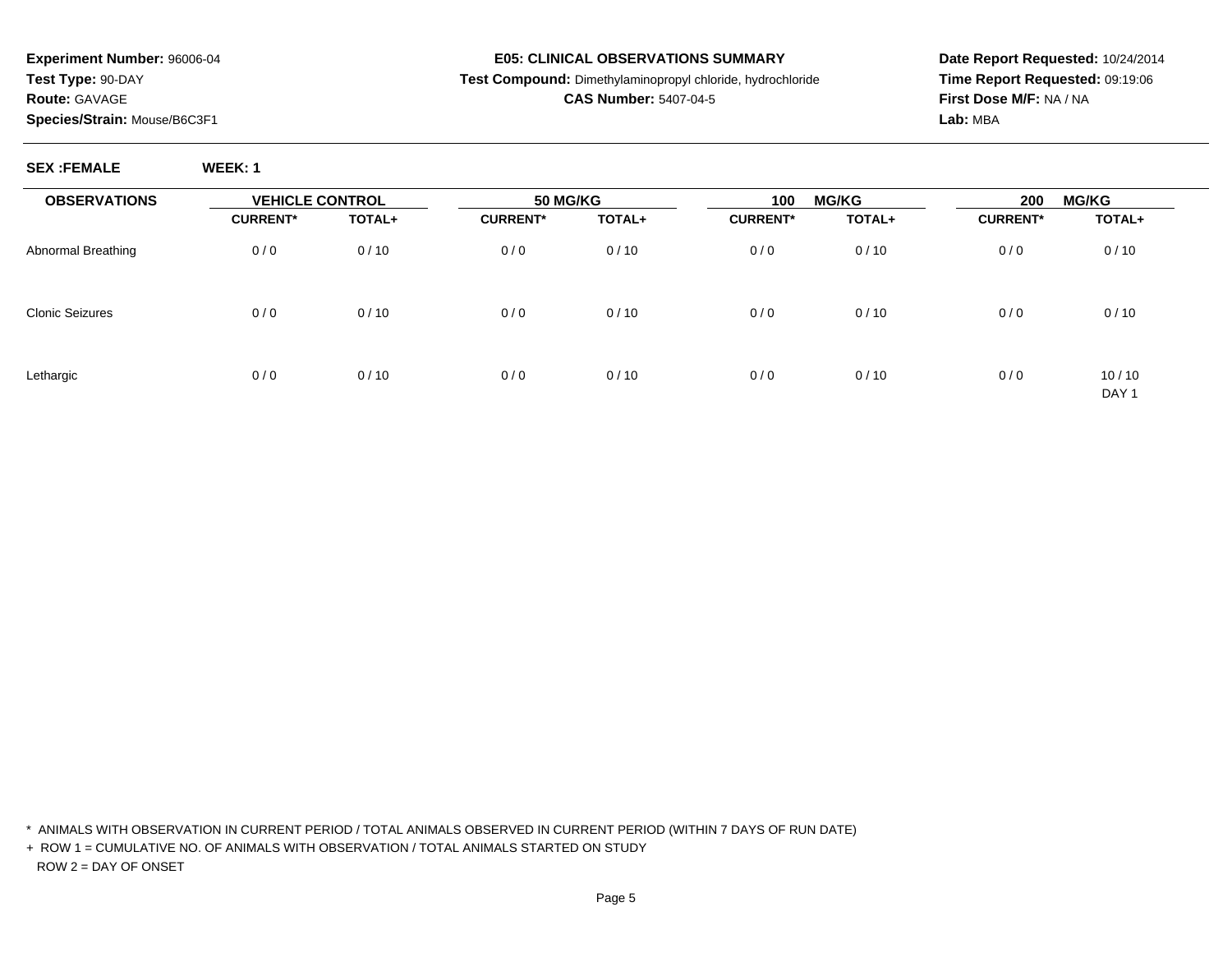## **E05: CLINICAL OBSERVATIONS SUMMARY**

**Test Compound:** Dimethylaminopropyl chloride, hydrochloride

## **CAS Number:** 5407-04-5

**Date Report Requested:** 10/24/2014**Time Report Requested:** 09:19:06**First Dose M/F:** NA / NA**Lab:** MBA

**SEX :FEMALE WEEK: 1**

| <b>OBSERVATIONS</b>    | 400             | <b>MG/KG</b>     | <b>MG/KG</b><br>800 |                  |  |
|------------------------|-----------------|------------------|---------------------|------------------|--|
|                        | <b>CURRENT*</b> | TOTAL+           | <b>CURRENT*</b>     | TOTAL+           |  |
| Abnormal Breathing     | 0/0             | 9/10             | 0/0                 | 6/10             |  |
|                        |                 | DAY <sub>1</sub> |                     | DAY <sub>1</sub> |  |
|                        |                 |                  |                     |                  |  |
| <b>Clonic Seizures</b> | 0/0             | 9/10             | 0/0                 | 6/10             |  |
|                        |                 | DAY <sub>1</sub> |                     | DAY <sub>1</sub> |  |
| Lethargic              | 0/0             | 9/10             | 0/0                 | 6/10             |  |
|                        |                 | DAY 1            |                     | DAY <sub>1</sub> |  |

\* ANIMALS WITH OBSERVATION IN CURRENT PERIOD / TOTAL ANIMALS OBSERVED IN CURRENT PERIOD (WITHIN 7 DAYS OF RUN DATE)